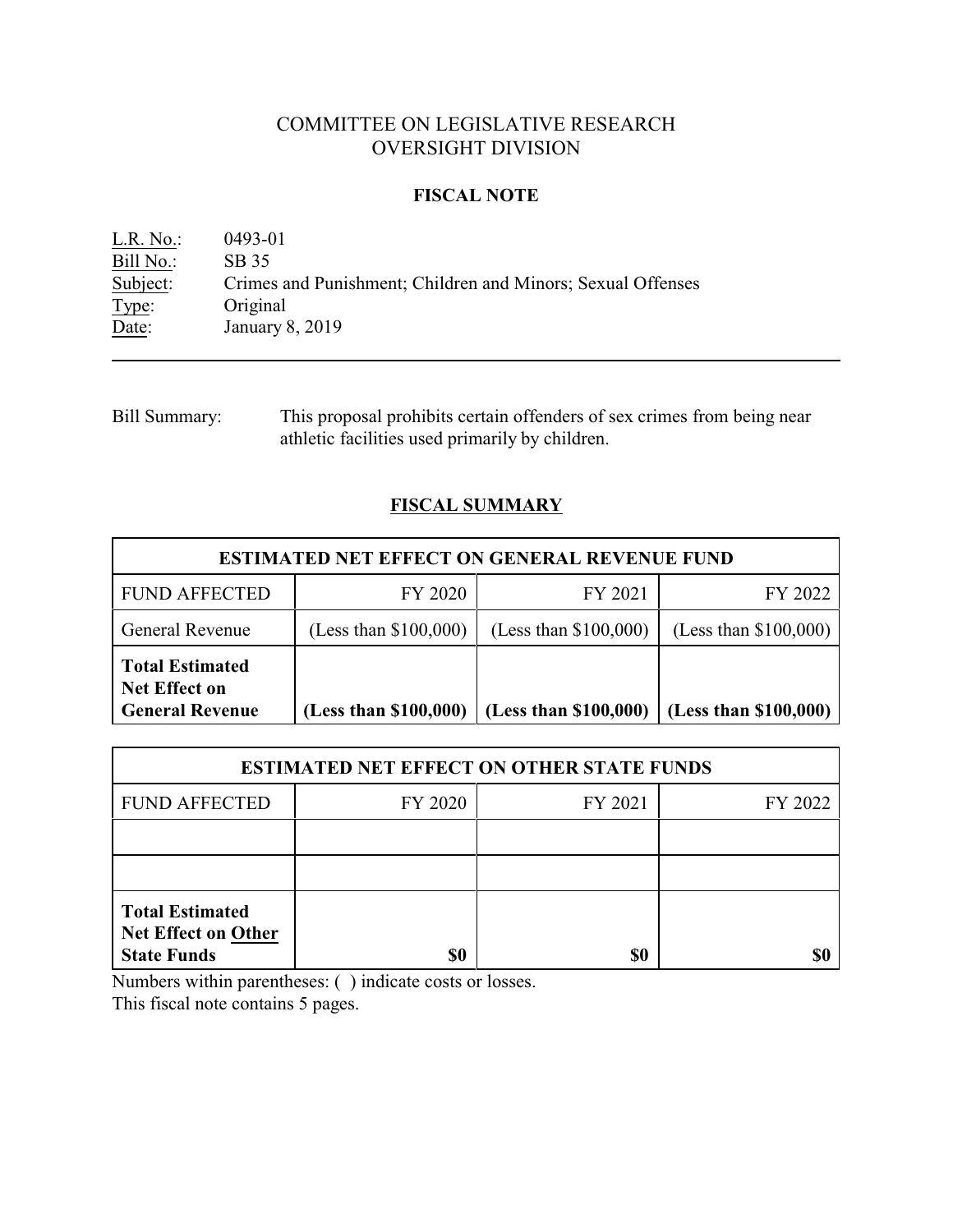L.R. No. 0493-01 Bill No. SB 35 Page 2 of 5 January 8, 2019

| <b>ESTIMATED NET EFFECT ON FEDERAL FUNDS</b>                        |         |         |         |  |
|---------------------------------------------------------------------|---------|---------|---------|--|
| <b>FUND AFFECTED</b>                                                | FY 2020 | FY 2021 | FY 2022 |  |
|                                                                     |         |         |         |  |
|                                                                     |         |         |         |  |
| <b>Total Estimated</b><br>Net Effect on All<br><b>Federal Funds</b> | \$0     | \$0     | \$C     |  |

| <b>ESTIMATED NET EFFECT ON FULL TIME EQUIVALENT (FTE)</b>    |         |         |         |  |
|--------------------------------------------------------------|---------|---------|---------|--|
| <b>FUND AFFECTED</b>                                         | FY 2020 | FY 2021 | FY 2022 |  |
|                                                              |         |         |         |  |
|                                                              |         |         |         |  |
| <b>Total Estimated</b><br><b>Net Effect on</b><br><b>FTE</b> |         |         |         |  |

 $\Box$  Estimated Net Effect (expenditures or reduced revenues) expected to exceed \$100,000 in any of the three fiscal years after implementation of the act.

| <b>ESTIMATED NET EFFECT ON LOCAL FUNDS</b> |         |         |         |
|--------------------------------------------|---------|---------|---------|
| FUND AFFECTED                              | FY 2020 | FY 2021 | FY 2022 |
| Local Government                           | 80      | \$0     | \$0     |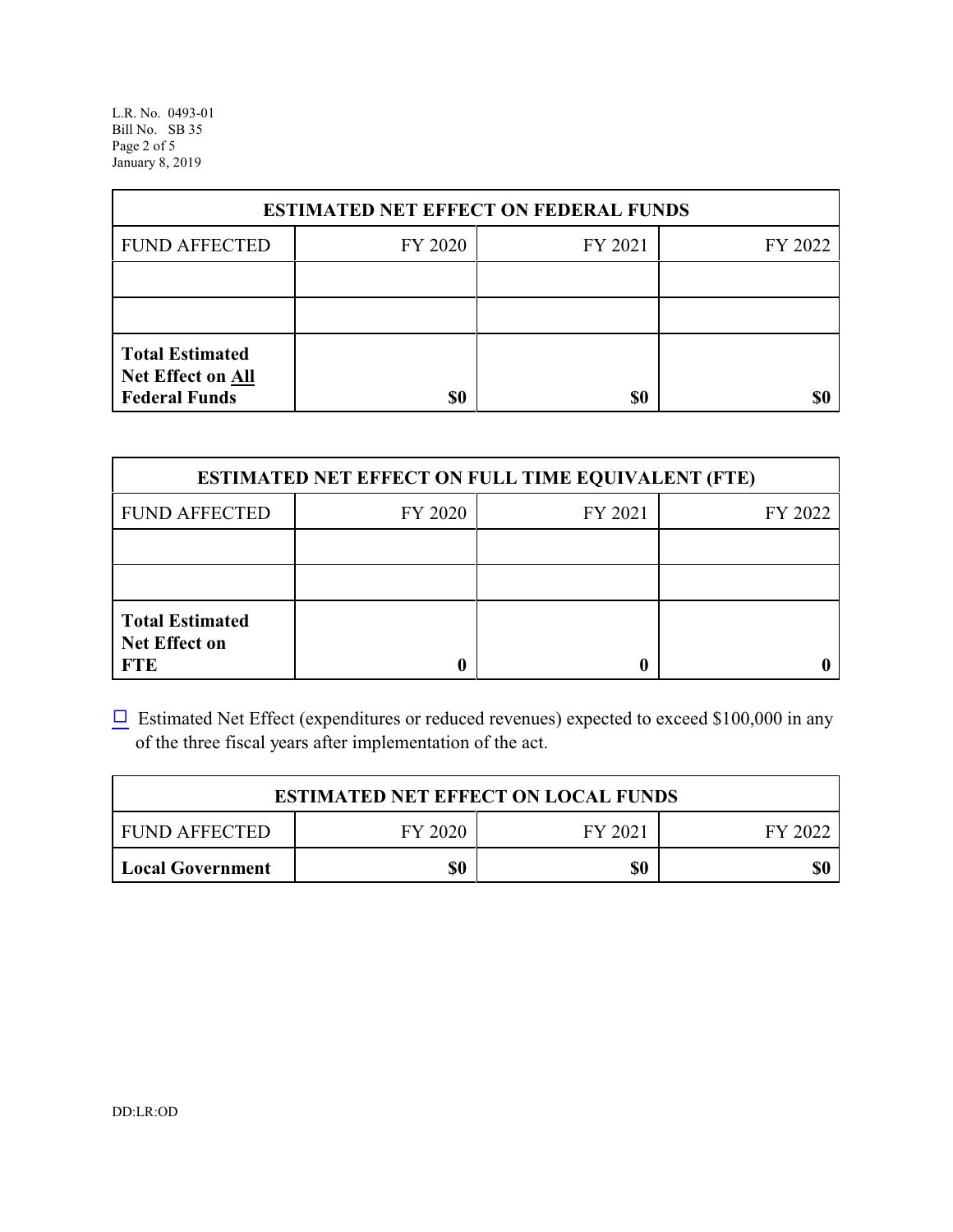L.R. No. 0493-01 Bill No. SB 35 Page 3 of 5 January 8, 2019

# **FISCAL ANALYSIS**

## ASSUMPTION

#### §566.150 - Offenders of sex crimes not to be near facilities used by children

For the purpose of this proposed legislation, officials from the **Office of State Public Defender (SPD)** state they cannot assume that existing staff will provide effective representation for any new cases arising where indigent persons are charged with the proposed new crime of being within 500 feet of an athletic complex or field used for children's recreation, a new class E felony; subsequent violations would be a new class D felony. The Missouri State Public Defender System is currently providing legal representation in caseloads in excess of recognized standards.

In FY 2018, SPD's Trial Division opened 32 cases under charge code 566.150 out of 63,395 total cases opened.

While the number of new cases (or cases with increased penalties) may be too few or uncertain to request additional funding for this specific bill, the SPD will continue to request sufficient appropriations to provide effective representation in all cases where the right to counsel attaches.

**Oversight** notes over the last three fiscal years, the SPD has lapsed a total of \$152 of General Revenue appropriations (\$0 out of \$36.4 million in FY 2016; \$2 out of \$28.0 million in FY 2017; and \$150 out of \$42.5 million in FY 2018). Therefore, Oversight assumes the SPD is at maximum capacity, and the increase in workload resulting from this bill cannot be absorbed within SPD's current resources.

Adding one additional Assistant Public Defender 1 (APD) with a starting salary of \$47,000, will cost approximately \$74,500 per year in personal service and fringe benefit costs. One additional APD II (\$52,000 per year; eligible for consideration after 1 year of successful performance at APD I) will cost the state approximately \$81,000 per year in personal service and fringe benefit costs. When expense and equipment costs such as travel, training, furniture, equipment and supplies are included, Oversight assumes the cost for a new APD could approach \$100,000 per year.

**Oversight** assumes the SPD cannot absorb the additional caseload that may result from this proposal within their existing appropriation and, therefore, will reflect a potential additional cost of (Less than \$100,000) per year to the General Revenue Fund.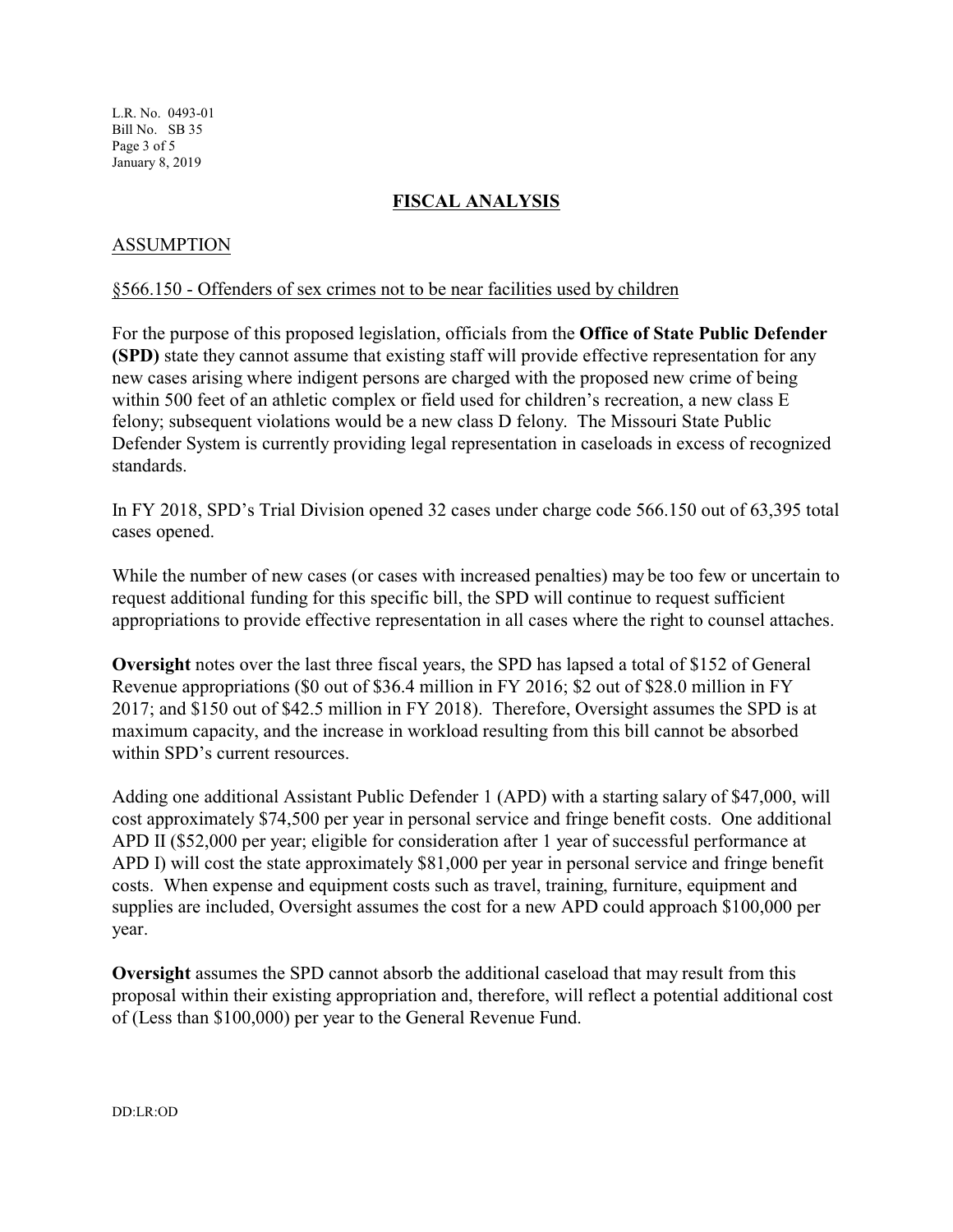L.R. No. 0493-01 Bill No. SB 35 Page 4 of 5 January 8, 2019

### ASSUMPTION (continued)

Officials from the **Missouri Office of Prosecution Services (MOPS)** assume the proposal will have no measurable fiscal impact on MOPS. The creation of a new crime creates additional responsibilities for county prosecutors which may, in turn, result in additional costs, which are difficult to determine.

**Oversight** notes that the **Department of Corrections**, **Department of Public Safety - Missouri State Highway Patrol** and **Office of State Courts Administrator** have stated the proposal would not have a direct fiscal impact on their organizations. Oversight does not have any information to the contrary. Therefore, Oversight will reflect a zero impact in the fiscal note for these agencies.

| FISCAL IMPACT - State Government                                                                                     | FY 2020<br>$(10 \text{ Mo.})$ | FY 2021                  | FY 2022                  |
|----------------------------------------------------------------------------------------------------------------------|-------------------------------|--------------------------|--------------------------|
| <b>GENERAL REVENUE FUND</b><br>Costs - SPD $(\S 566.150)$<br>Salaries, fringe benefits, and equipment<br>and expense | (Less than<br>\$100,000       | (Less than<br>\$100,000  | (Less than<br>\$100,000  |
| <b>ESTIMATED NET EFFECT ON THE</b><br><b>GENERAL REVENUE FUND</b>                                                    | (Less than<br>\$100,000)      | (Less than<br>\$100,000) | (Less than<br>\$100,000) |
| FISCAL IMPACT - Local Government                                                                                     | FY 2020<br>$(10 \text{ Mo.})$ | FY 2021                  | FY 2022                  |
|                                                                                                                      | <u>\$0</u>                    | <u>\$0</u>               | <u>\$0</u>               |

### FISCAL IMPACT - Small Business

No direct fiscal impact to small businesses would be expected as a result of this proposal.